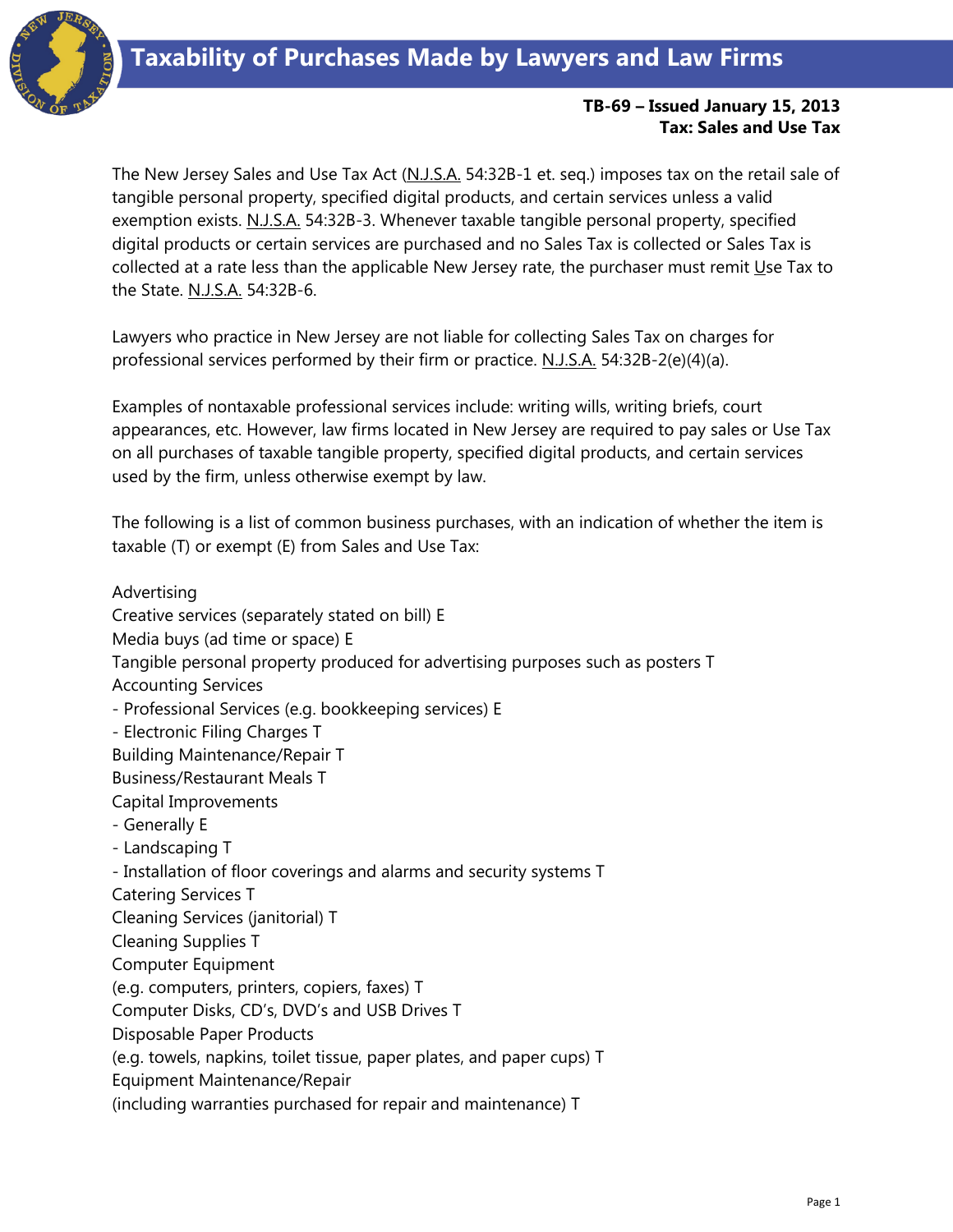Flowers and Gifts T Furniture T Garbage Removal - Contractual (30 days or more) E - Non-Contractual T Heating Oil E Magazines purchased for waiting areas/client use - Purchased as single copies T - Purchased as subscriptions E Office Equipment (e.g. overhead projectors, telephones, teleconferencing equipment) T Office Supplies (e.g. paper, toner, ink) T Photocopying and Printing Charges T Pre-written Computer Software for exclusive business use (transferred in physical medium or "Load and Leave" format) T Pre-written Computer Software for exclusive business use (electronically delivered) E Pre-written Computer Software - Installation, Maintenance and Service Contracts T Snow Removal T Storage Services T Telecommunication Services T Utility Service (e.g Gas and Electricity) T

The following is a list of purchases common to law firms, with an indication of whether the item is taxable (T) or exempt (E) from Sales Tax:

Alarm Monitoring Services (e.g. ADT) T Detective and Private Investigator Services (e.g. for discovery purposes) T Detective and Private Investigator Services (e.g. issuing subpoenas or summons) E Filing Fees E Legal Library Materials (e.g. Black's Law Dictionary, reporters, statute books, hornbooks, etc.) T Legal Services (e.g. filing of pleadings, opinions, legal forms) E Trade Magazines and Periodicals (e.g. ABA Journal, American Lawyer, and The New York Times) - Sold as single copies (hard copies) T - Sold as single copies (electronic) E - Sold by subscription E Malpractice Insurance Premiums E Manuals (e.g. New Jersey Lawyers Diary and Manual) T Messenger Services E Online Legal Research Aids (e.g. LexisNexis, Westlaw, BNA, RIA, CCH, etc.) T Professional Services (e.g. expert consultation, accounting services, etc.) E Stenographer Fees E